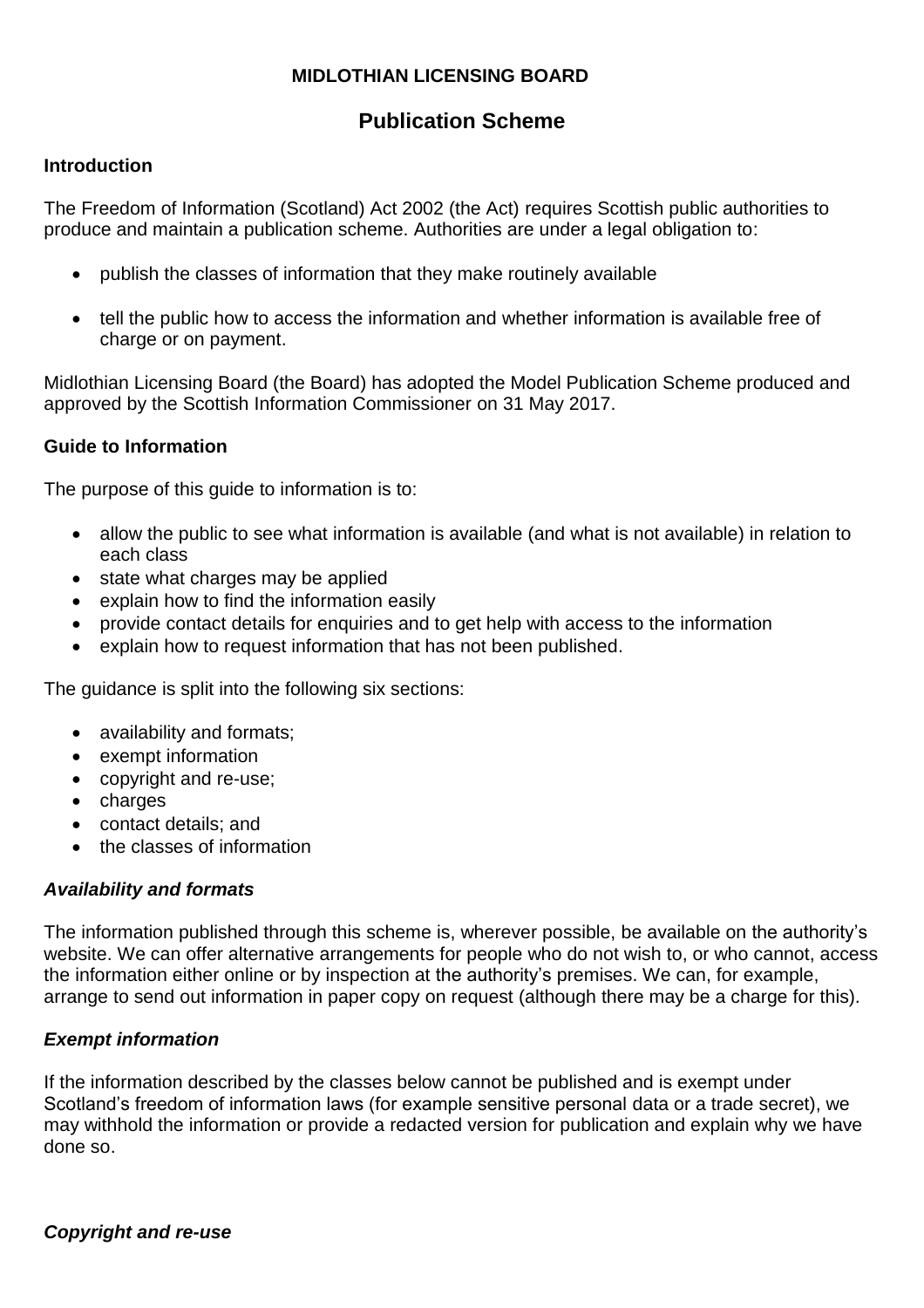Where the Board holds copyright in its published information, the information may be copied or reproduced without formal permission provided that:

- it is copied or reproduced accurately;
- it is not used in a misleading context: and
- the source of the material is identified.

Where the Board does not hold the copyright in information it publishes, this will be made clear.

#### *Charges*

Unless otherwise specified in the classes of information, all information contained within our publication scheme is available from us free of charge where it can be downloaded by you from our website.

We reserve the right to impose charges for providing information in paper copy, by e-mail or on computer disc. Charges will reflect the costs to the Board of retrieval, reproduction and postage, as set out below.

In the event that a charge is to be levied, you will be advised of the charge and how it has been calculated. Information will not be provided to you until payment has been received.

| Reproduction costs                                                                                                                                                         |                          |
|----------------------------------------------------------------------------------------------------------------------------------------------------------------------------|--------------------------|
| Black and white copy                                                                                                                                                       | 10p per A4 side of paper |
| Colour copy                                                                                                                                                                | 30p per A4 side of paper |
| Black and white copy                                                                                                                                                       | 20p per A3 side of paper |
| Colour copy                                                                                                                                                                | 60p per A3 side of paper |
| Large size plans/maps                                                                                                                                                      | A1 plans £2.40           |
|                                                                                                                                                                            | A0 plans £2.50           |
| NB Where Midlothian Council is asked to reproduce information under the<br>publication scheme then the first 20 sheets of each request will be provided free<br>of charge. |                          |
|                                                                                                                                                                            |                          |
| Alternative formats                                                                                                                                                        |                          |
| Computer discs                                                                                                                                                             | £1 per CD-Rom / DVD      |
|                                                                                                                                                                            |                          |

We will pass on postage charges to the requester at the cost to the Board of sending the information by first class post or overseas by airmail.

An exception is made for commercial publications (see Class 8 below) where pricing is on a retail basis.

#### *Contact details*

You can contact us for assistance with any aspect of this scheme, the authority's Guide to Information and to request copies of the authority's published information.

Midlothian Licensing Board, Midlothian House Buccleuch Street **Dalkeith** EH22 3JD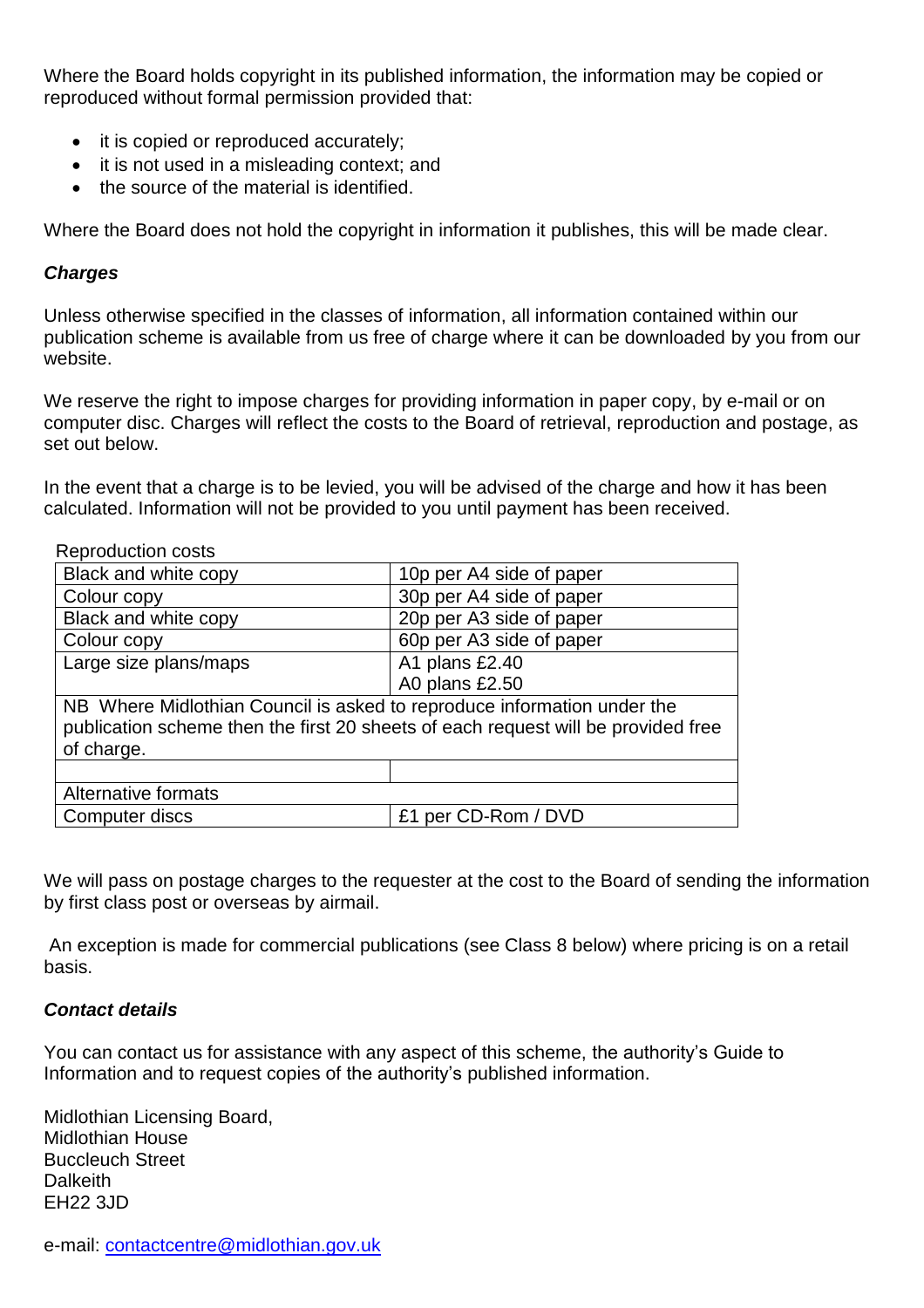telephone 0131 270 7500

We will also provide advice and assistance to anyone who wants to request information which is not published.

#### *The Classes of Information*

Once published, information below will be available for the current and previous two financial years. Where information has been updated or superseded, only the current version will be available but previous versions may be requested from the authority.

## **CLASS 1: ABOUT MIDLOTHIAN LICENSING BOARD**

Class description:

Information about Midlothian Licensing Board, who we are, where to find us, how to contact us, how we are managed and our external relations.

Available on the Licensing Board pages on the Midlothian Council website:

[Midlothian Licensing Board](https://www.midlothian.gov.uk/site/scripts/google_results.php?q=licensing+board)

If you have any enquiries about licensing please contact us at:

Midlothian Licensing Board, Midlothian House Buccleuch Street **Dalkeith** EH22 3JD

e-mail: [contactcentre@midlothian.gov.uk](mailto:contactcentre@midlothian.gov.uk)

telephone 0131 270 7500

## **CLASS 2: HOW WE DELIVER OUR FUNCTIONS AND SERVICES**

Class description:

Information about our work, our strategy and policies for delivering functions and services and information for our service users.

Available on the Licensing Board pages on the Midlothian Council website:

[Midlothian Licensing Board](https://www.midlothian.gov.uk/site/scripts/google_results.php?q=licensing+board)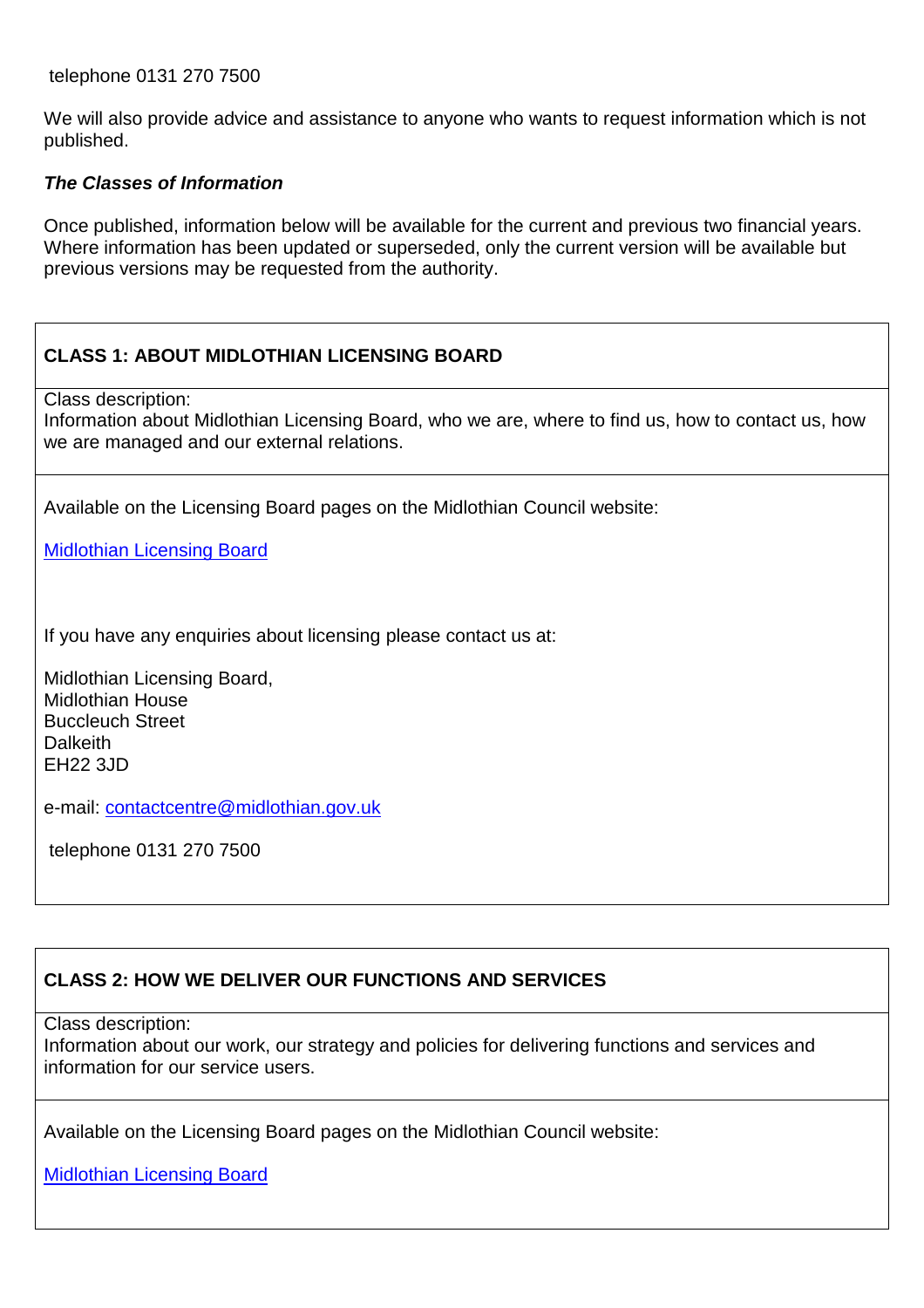## **CLASS 3: HOW WE TAKE DECISIONS AND WHAT WE HAVE DECIDED**

Class description:

Information about the decisions we take, how we make decisions and how we involve others.

Our decisions, including the minutes of Board will be available on the Licensing Board pages on the Midlothian Council website:

[Midlothian Licensing Board](https://www.midlothian.gov.uk/site/scripts/google_results.php?q=licensing+board)

## **CLASS 4: WHAT WE SPEND AND HOW WE SPEND IT**

Class description:

Information about our strategy for, and management of, financial resources (in sufficient detail to explain how we plan to spend public money and what has actually been spent).

Details of our spending on an annual basis are published on the Licensing Board pages on the Midlothian Council website:

[Midlothian Licensing Board](https://www.midlothian.gov.uk/site/scripts/google_results.php?q=licensing+board)

# **CLASS 5: HOW WE MANAGE OUR HUMAN, PHYSICAL AND INFORMATION RESOURCES**

Class description: Information about how we manage the human, physical and information resources of the authority.

The services commissioned by the Board will be delivered by Midlothian Council. The Board does not therefore hold any information within this class but information can be found through the Council's o publication scheme.

<https://www.midlothian.gov.uk/>